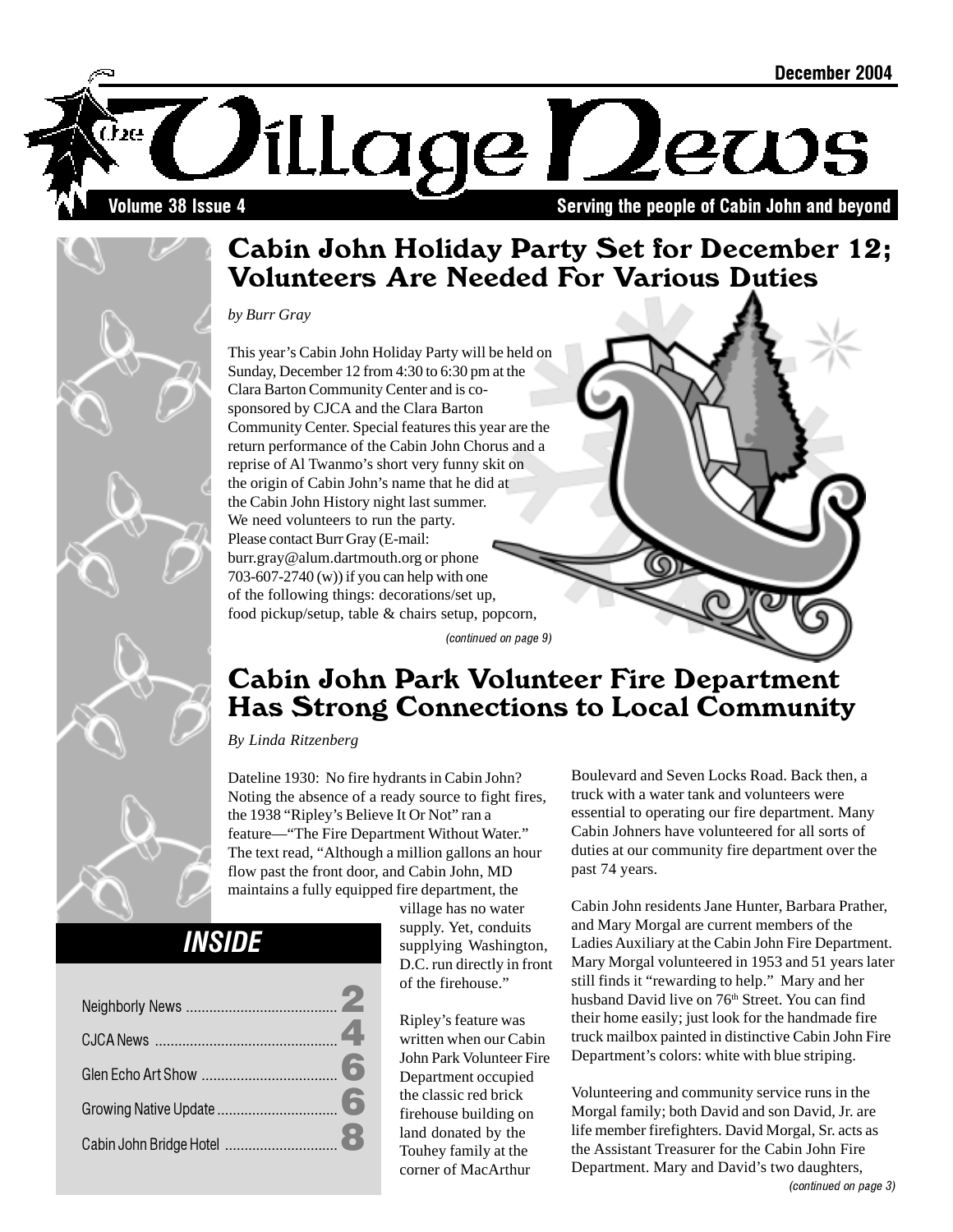

### Neighborly News *by Barbara Martin*

**Meredith Griggs** of 78th Street is a proud first-time grandma, thanks to daughter **Eliza Griggs**. Eliza and her husband live in Indianapolis with their baby girl, **Margaret Elizabeth.** Eliza grew up in Cabin John.

**Geraldine Shaw** died last month. She lived on Macarthur Boulevard and was a lifelong resident of our town. Mrs. Shaw was in one of the first classes



at the Clara Barton School. Her daughter **Karen** and son **Steve** also attended Clara Barton. She was a member of Herman Presbyterian Church, the historic church on Persimmon Tree Lane.

**Tim Marvel** died suddenly last month of a massive heart attack. You will remember Tim as the cheerful big guy who used to run the High's store in Glen Echo. Tim, his mother, **June**, and the Marvel family managed High's for 30 years. Tim drove down every day from Keedysville MD, near Boonsboro. Tim's wife, **Sue Marvel,** is the niece of **Sarah Hughes,** who lives on Russell Road. His two children are **Christy** and **T.J.**

**Fred Mopsik** has retired as editor of *Along the Towpath,* the very fine newsletter of the C&O Canal Association. Fred has done a top-notch job of producing this publication since 2000. He lives with his wife, **Judie**, on 79th Street. Fred and Judie are enthusiastic hikers, and participated in two of the Justice Douglas memorial hikes along the entire 185 mile towpath.

We are still trying to give away Oriental persimmons from our tree, and also banana trees that have to come in for the winter. The price is right—free.

*Please send news items to me at barbmartin@comcast.net or call 301-229-3482.*

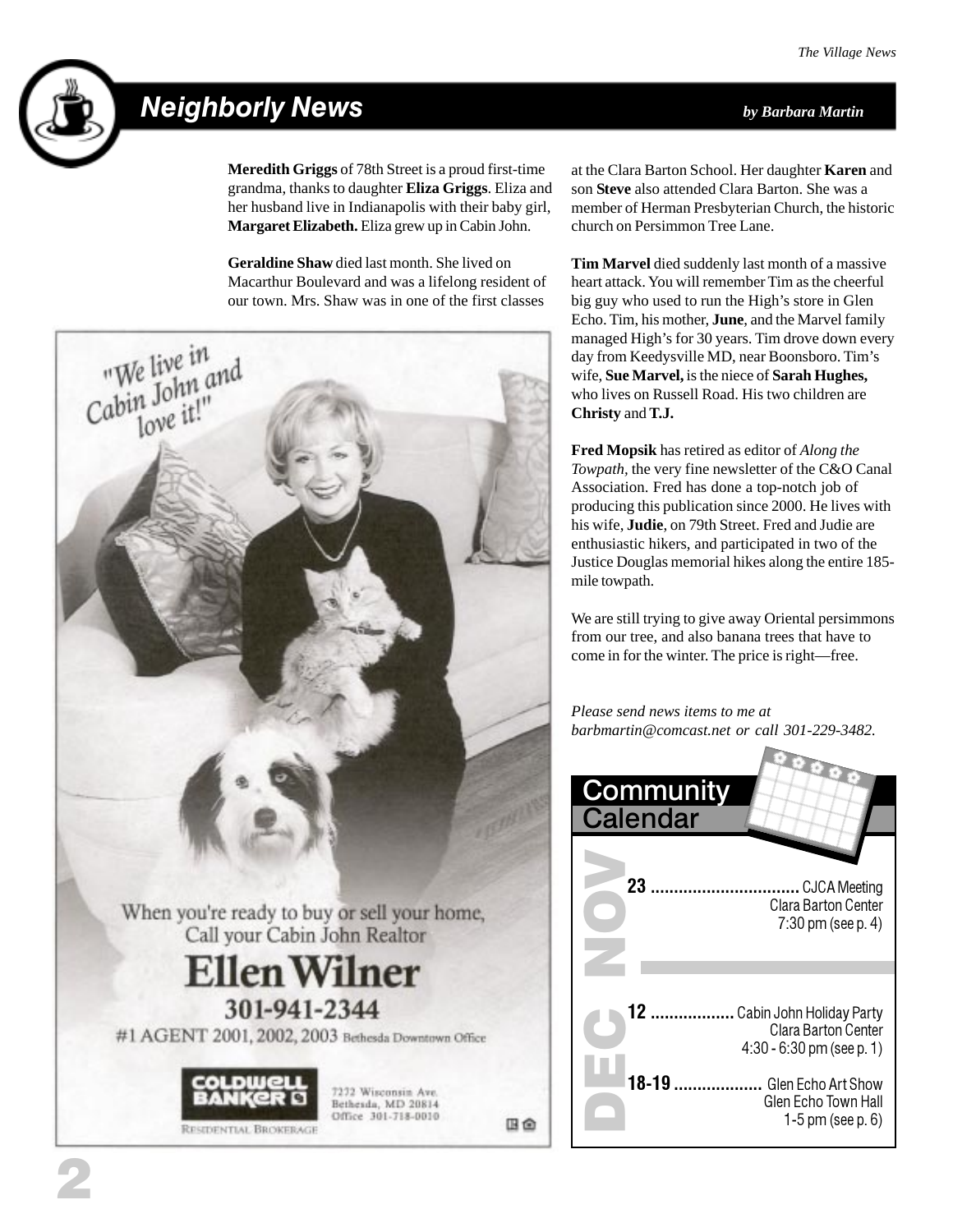#### FIRE DEPT. cont. from page 1

daughter-in-law, and four granddaughters all serve in the Ladies Auxiliary. The Ladies Auxiliary supports the fire department by preparing and serving refreshments during the annual Open House (usually the first Sunday in October) and organizing and running the Annual Portrait Fund Drive. Mary says, "Fall is our busiest time." The ladies also cook for the firefighters working the River Road firehouse tree lot at Christmastime and prepare meals during Montgomery County Meetings at the firehouse. "Where there's a need, it always seems to get done," Mary says.



*The Cabin John firehouse as it appeared in a 1938 Ripley's "Believe It or Not" feature.*

Do any of you remember the largest fire in Montgomery County history that went to a General Alarm? My family lived in a little house on Little Falls Creek and saw the awful sight. An oil storage facility was burning and flames reached up more than 100 feet during this historic November 1958 fire. It was Mary Morgal's brother, then a Cabin John resident and Cabin John volunteer firefighter, Robert W. "Bobby" Hook, who "voluntarily entered the flame area to turn off a valve between a pump house and a 450,000 gallon [oil] tank" that turned the tide, according to a news article at the time. Mary tells us "They sprayed him with foam and he walked through what looked like a wall of fire to cut off the valve." Robert W. Hook was honored in November 1958, for bravery in the line of duty.

Fire Rescue Chief James P. Seavey Sr. is Chief of today's Cabin John Park Volunteer Fire Department (CJPVFD). Chief Seavey with Deputy Chief Steve Miller run both the Fire Department's River Road Station #10 and Falls Road Station #30. The department moved into the River Road station in 1984, and the current Potomac station in 1970. Today's fire and rescue operations are

larger than ever. Chief Seavey recalled that in 1978, these stations responded to approximately 800 calls for fire and rescue. In 2003, covering the communities of Cabin John, Potomac, and West Bethesda, fire and rescue responses totaled almost 4,300.

Chief Jim Seavey was raised in Glen Echo and worked at the MacArthur Boulevard Station right out of Walt Whitman High School while attending Montgomery Junior College. Chief (continued on page 10)

putting the accent on your success For more than a decade, Barbara Abeillé.

eillé

has been helping propic sell or purchase their honses. Finding a new home can be a challenge. Finding the right realtie canmake all the difference

Call 301-996-6477 www.abeillehomes.com

barbara@abrillehomes.com

国命



غلصة صراءة Custed, Bancar Basilen and Studen pe 9192 Warenau Are, Brekendi, MD 20614 ILII SIIL-711-DUZII

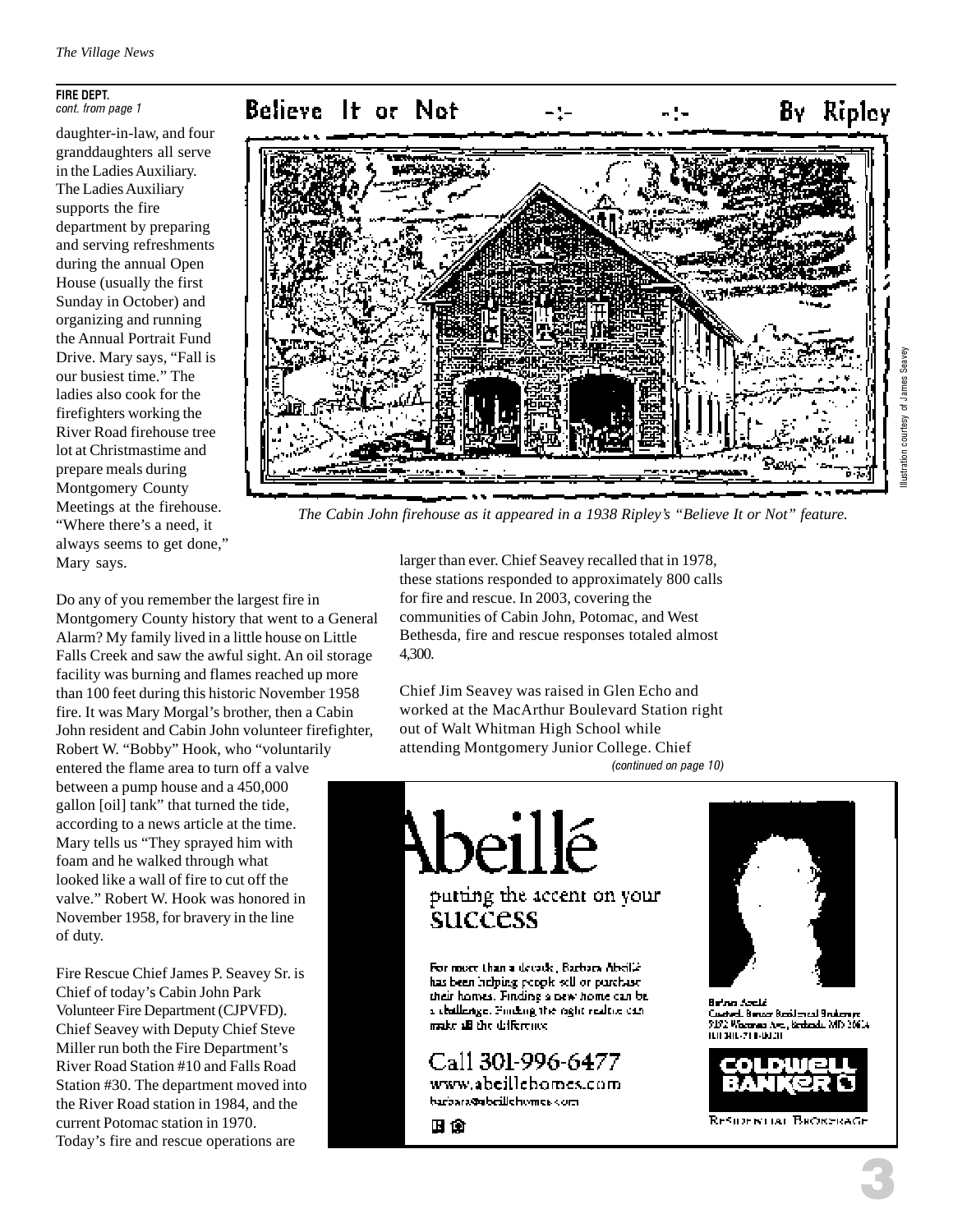# CJCA News *by Burr Gray*



**Agenda for Next CJCA Meeting —** Open

discussion of ways/projects to improve our community. All ideas considered with discussion, so bring them in.

#### **Summary of October 26, 2004 CJCA Meeting —**

1) Motion approved to support the construction of a sidewalk along the west side of Persimmon Tree Road from MacArthur Blvd to Avenel. The County is considering this proposal, which would provide greater safety to pedestrians and cyclists along that stretch of road. 2) Clara Barton Community Center (CBCC) Presentation – Billie Wilson of MO County gave a presentation and answered questions regarding the plans for activities and funding of the Community Center this year (FY 05).

*The next meeting of the CJCA will be Nov. 23, 7:30 pm at the Clara Barton Community Center.*

*Activities* - Billie passed out a list of activities with their attendance occurring at CBCC. The County is exploring an after-school homework program, but the meeting scheduled last month to discuss that possibility did not receive any attendance from the Cabin John community. (The Friends of CBCC group is working to schedule another meeting and make a concerted effort to determine if there is any real community interest in having such a program, which takes careful planning and obviously involves additional expense.)

*Old Agreement with Cabin John Community Re: Room Rentals* - Barbara Martin provided the results of her research into the issue of whether an agreement existed between the County and the Cabin John community to not charge local Cabin John groups for use of the Center. While no specific written agreement has emerged, there is evidence in old issues of the November 1991 *Village News* and clear memories from reliable Cabin Johners that when the Cabin John Recreation Center burned down in the mid-1980's, the



4

Andrea Caplan, B.A., C.M.T.

multimodal bodywork Cabin John Silver Spring

301-346-5716 www.thebodypolitic.net understanding between the parties was that CBCC would be renovated instead of rebuilding the Cabin John Rec Center, and because of that, the local Cabin John

service groups would not be charged for use of CBCC. A motion was passed to have CJCA send a letter to the County asking them to comment on this issue and honor this agreement. Billie Wilson noted that activities that are co-sponsored by CBCC do not get charged room rental fees. (A listing of the rental fees appeared in the previous *Village News*.)

*Funding for FY 05* – Billie Wilson noted that the Center will be getting approx. \$10,000 less for parttime help this year than in FY 04. Herman Yeh, organizer of the so-called Potomac II Table Tennis Club, gave a presentation on the program and announced that last year's memberships had paid for the six ping pong tables that had been purchased from the Potomac Center for use at CBCC on Friday evenings and Saturday afternoons. Thus, a considerable amount of the membership dues this year (assuming a similar level of membership of approx. \$2800) should be available for improvements at the Center. (If you are interested in joining the Table Tennis Club, please contact Herman at 301-299-3164 (h).)

#### *County Improvements/Purchases at CBCC*

*in FY 05* – the County does not have plans to make any substantial improvements to the Center in the next year. (One option that might be pursued is to submit a request to the County to improve the visibility of the manager's office so that someone sitting in the office will be able to monitor folk going in and out of the Center. One of the concerns expressed by the attendees at the meeting is that there does not appear to be adequate monitoring of the traffic in and out of the Center and a lacking in some cases of oversight of some Center activities.)

**CJ Directory Change —** Add the following - Page 84, Schwartz, Rhonda & Steve Wermiel 263- 0771. Page 93, Wermiel, Steve and Rhonda Schwartz 263-0771.

**Dance the Night Away Again —** On February 26, 2005 (8–11 pm), the Deanna Bogart Band is returning to the Clara Barton Community Center to play some great music and blow the winter blues away! This is a wonderful opportunity to do some serious dancing, mingling, and partying close to home, while at the same time supporting the local Community Center. People really had a great time at this event last year and last year it sold out ahead of time, so think about getting your tickets in advance.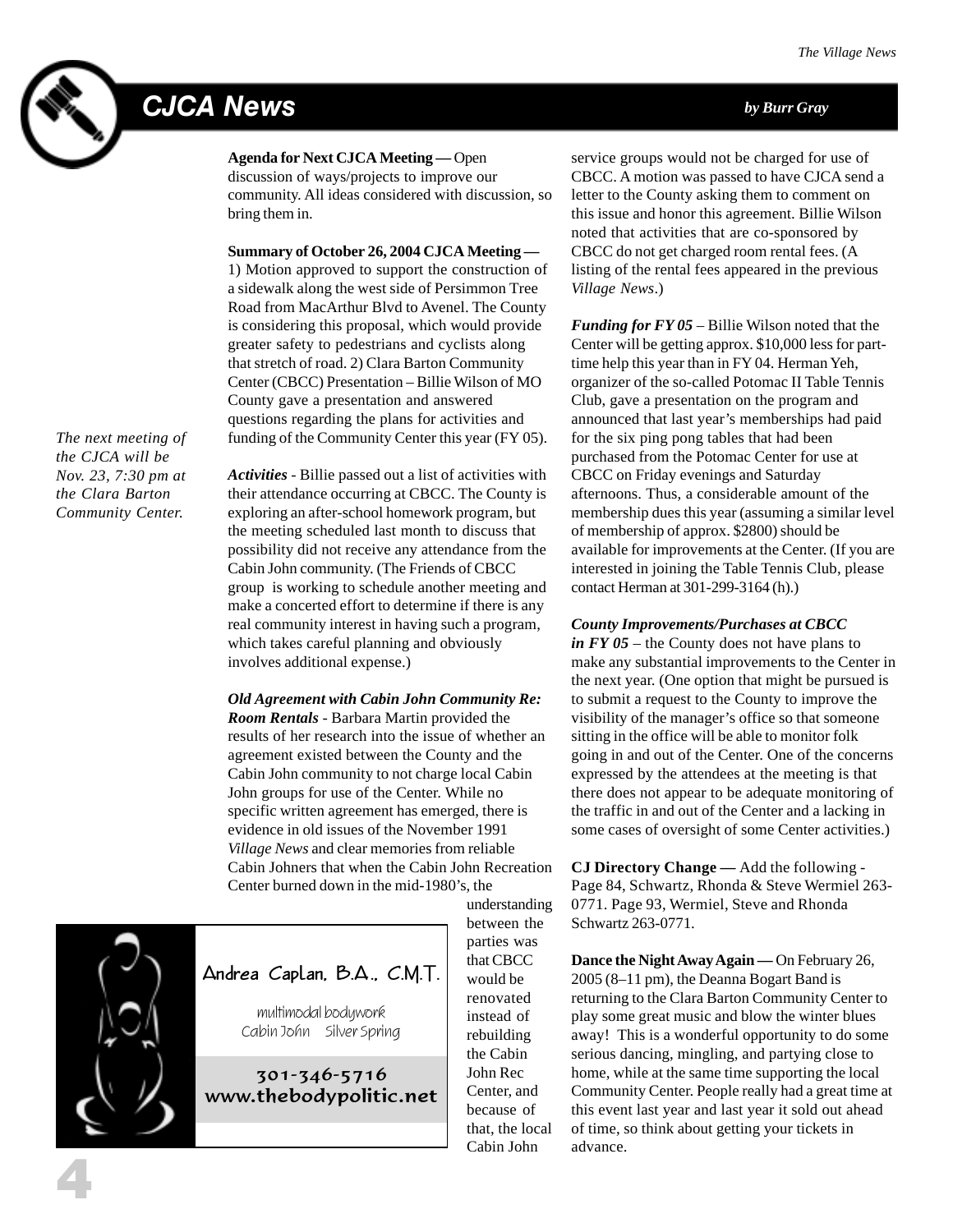Net proceeds from the sale of tickets will be used to support our local Community Center. A listing of how some of the monies raised last year were spent was included in last month's *Village News* .

Tickets in general are \$25/person, but once again we need fifty individuals to pay \$50 a ticket in order to cover most of the basic costs of the evening with the rest going to help the Community Center. Our \$50 ticket purchasers will be forever known as Members of the Mosh Pit and great respect (and some other goodies) will be accorded them. You must be 21 or over to purchase tickets. The festivities will be from 8 until 11 pm, desserts and munchies are included in the ticket price, and a cash bar will be available for beer, wine and soda/water. Please contact Trudi Bick at (301) 229-5929 or trudibick@comcast.net for tickets. Checks should be made payable to "Friends of Clara Barton Community Center" or "Friends of CBCC". Feel free to make a donation even if you can't attend the festivities.

This event is being organized by the Friends of the Clara Barton Community Center, who are interested in dancing, hearing good music, and the continued success of activities and programs held at the Clara Barton Community Center. If you are interested in helping out with this event (decorations, setup, stage set-up, food serving, cleanup, etc), please contact Lori Rieckelman at (301) 320-6299 or rieckell@aol.com.

**Exercise Courses at Community Center —** Come join your neighbors and friends for the winter minisession of fitness classes starting November 2, 2004 in the Social Hall of the Clara Barton Community Center. Here are the wonderful classes you have to choose from:

*Definitions Low Impact Aerobics* (Class #117838): You can get your heart rate up and enjoy the best of low impact aerobics with a safe, choreographybased, fun and creative one-hour class. The teaching level is beginner to intermediate. The class includes a warm-up, cardioportion, resistance and abdominal work and a long stretch all to dynamic and energizing music. Be prepared to enjoy yourself and work out at the same time! This class meets Monday and Friday mornings from 9:15-10:15 am from November 2 through December 23. Teacher is AFAA certified. \$34.

*Definitions Strength Training*: Gain body strength, flexibility and endurance using free weights. This

(continued on page 10)





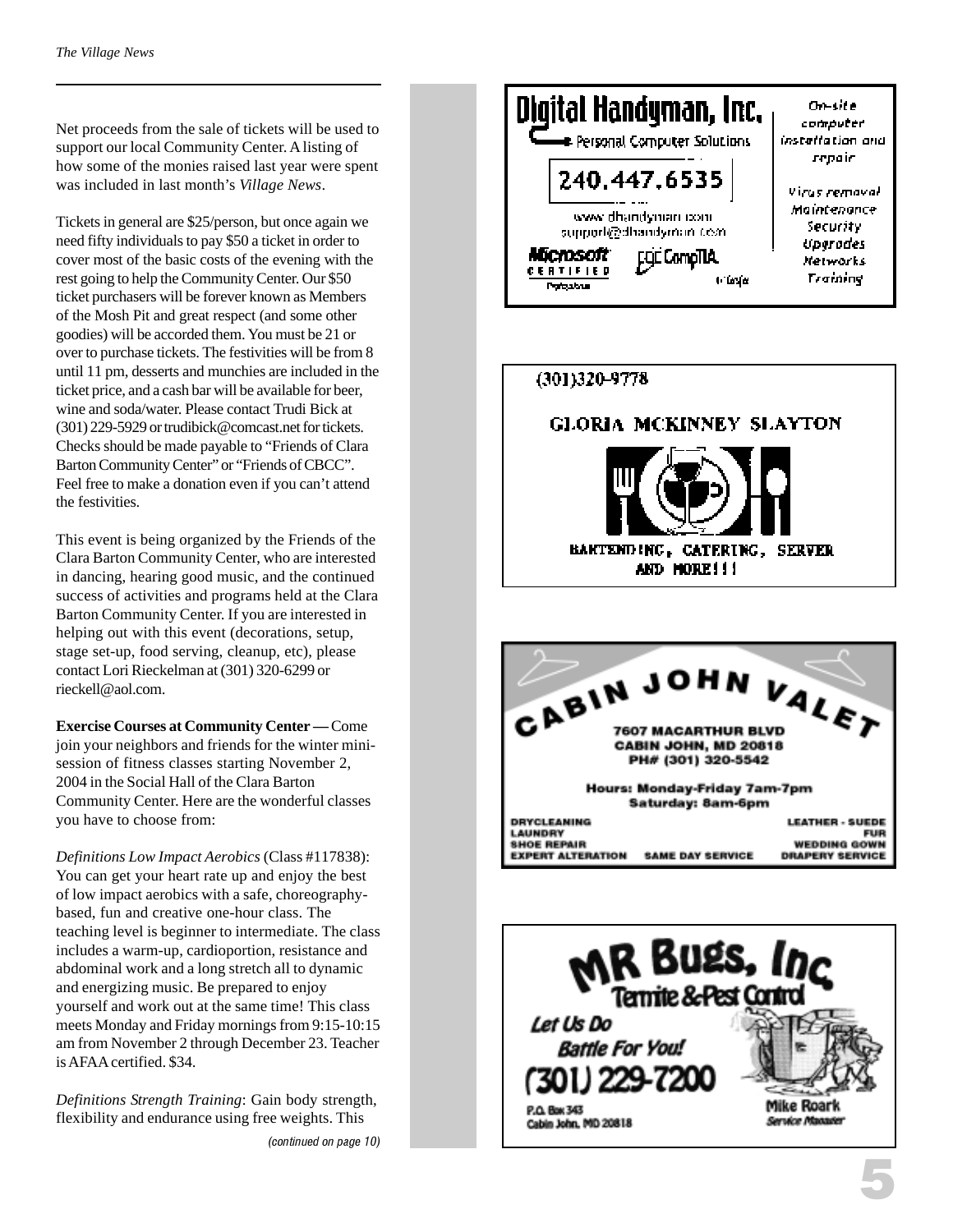#### Mark Your Calendars for Gala Glen Echo Art Show Set for December 18-19

An unusual art exhibit has been scheduled for December in the Glen Echo Town Hall which will feature paintings of the town of Glen Echo and the Clara Barton house. The event is one of a series of events scheduled in 2004 to celebrate the town's centennial. The Town of Glen Echo was chartered in 1904.

The paintings will be by the art teachers, artists and students affiliated with the Yellow Barn studio in Glen Echo Park, and other artists, and will be for sale as well as on display. All proceeds will go directly to the artists.

Paintings by the Yellow Barn's celebrated instructors Walt Bartman, W. Michael Bartman III, Bonnie Lundy, Eric Butters, and others will be included. Other local artists who have painted Glen Echo town scenes are also invited to enter the show. Application information is available by contacting Jim Anderson at jimbo.ander@verizon.net and 301-229-3748.

Paintings will be on view and for sale the afternoons of Saturday and Sunday, Dec. 18 and 19, from 1 to 5 pm. We hope many Cabin John residents will attend.

This will be a unique opportunity to acquire an original work of art documenting sites in the area. —





#### Mother Nature Thwarts Nut Collectors

Well, there were no nuts or acorns or black walnuts to collect at this year's Growing Native event held on Oct. 23. Seriously. This was a very strange year. After having two banner years when the crops were abundant, and CJCA paid cash on the barrelhead for black walnuts, but this year there was nothing. The thinking on the street is that the combination of a wet spring and those pesky cicadas (who nibbled the ends of tree branches) resulted in minimal output by the trees. John Gelb and Tom Rojas were standing by to help neighbors identify their trees and nuts, but their services were not put to the test. We do want to be organized next year though, and hopefully the nuts and acorns will be back, so please let John (229-5851, jgelb@erols.com) know if you have any of the following trees in your yard and would be willing to let volunteers do some collecting next fall. Our goal is to have a map of Cabin John that identifies the trees of interest listed below: Black Walnuts, Atlantic White Cedar, Bald Cypress, Black Oak, Chestnut Oak, Chinkapin Oak, Green Ash, Hazelnut, Northern Red Oak, Overcup Oak, Paw Paw, Persimmon, Pin Oak, Sassafras, Southern Red Oak, Swamp Chestnut Oak, Swamp White Oak, Water Oak, White Ash, White Oak, and Willow Oak.

*— Burr Gray*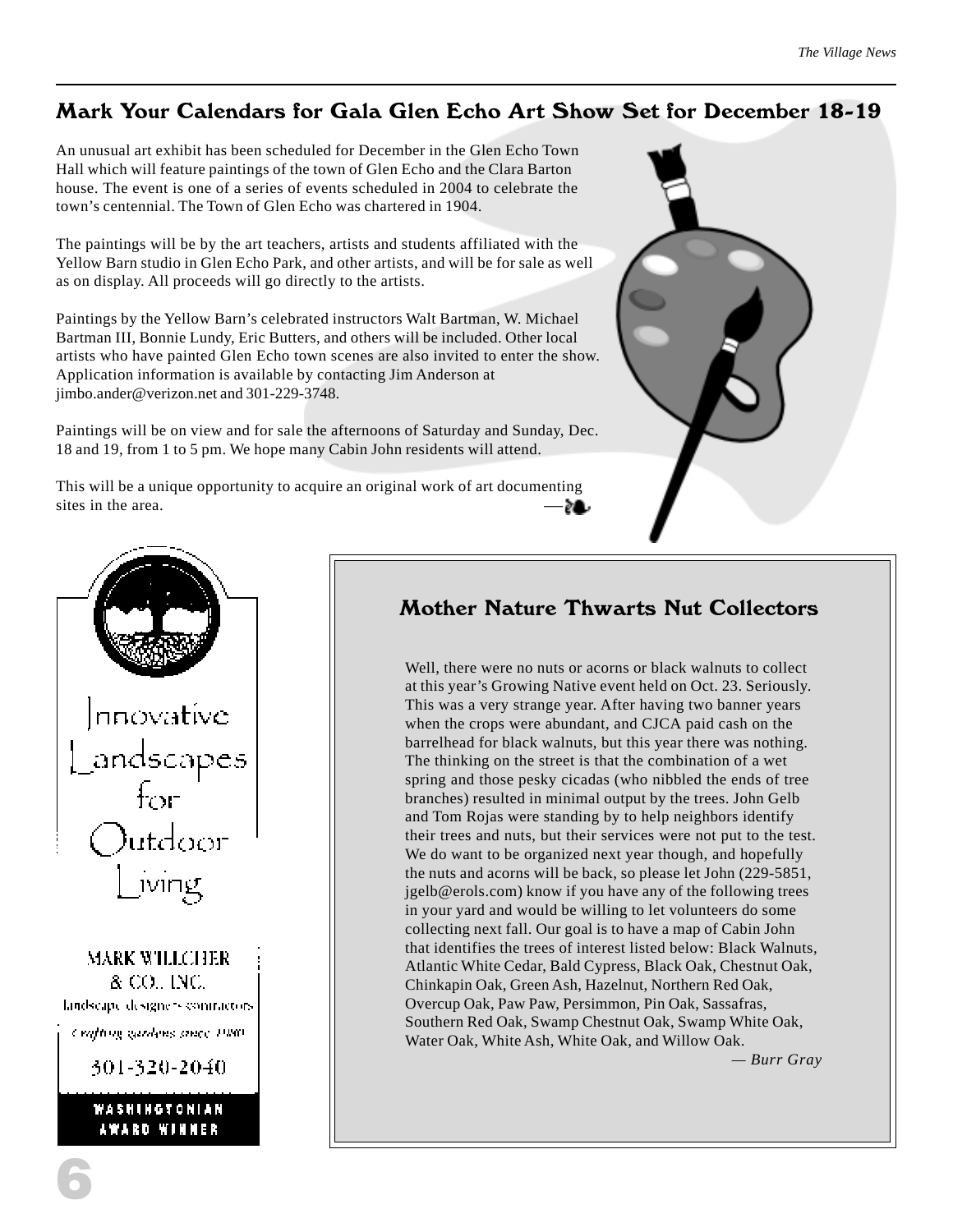

## GETTING FIT HAS NEVER BEEN SO CONVIENENT YOU'VE PASSED BY A MILLION TIMES, STOP IN AND SEE WHAT MAKES US SO UNIOUE



7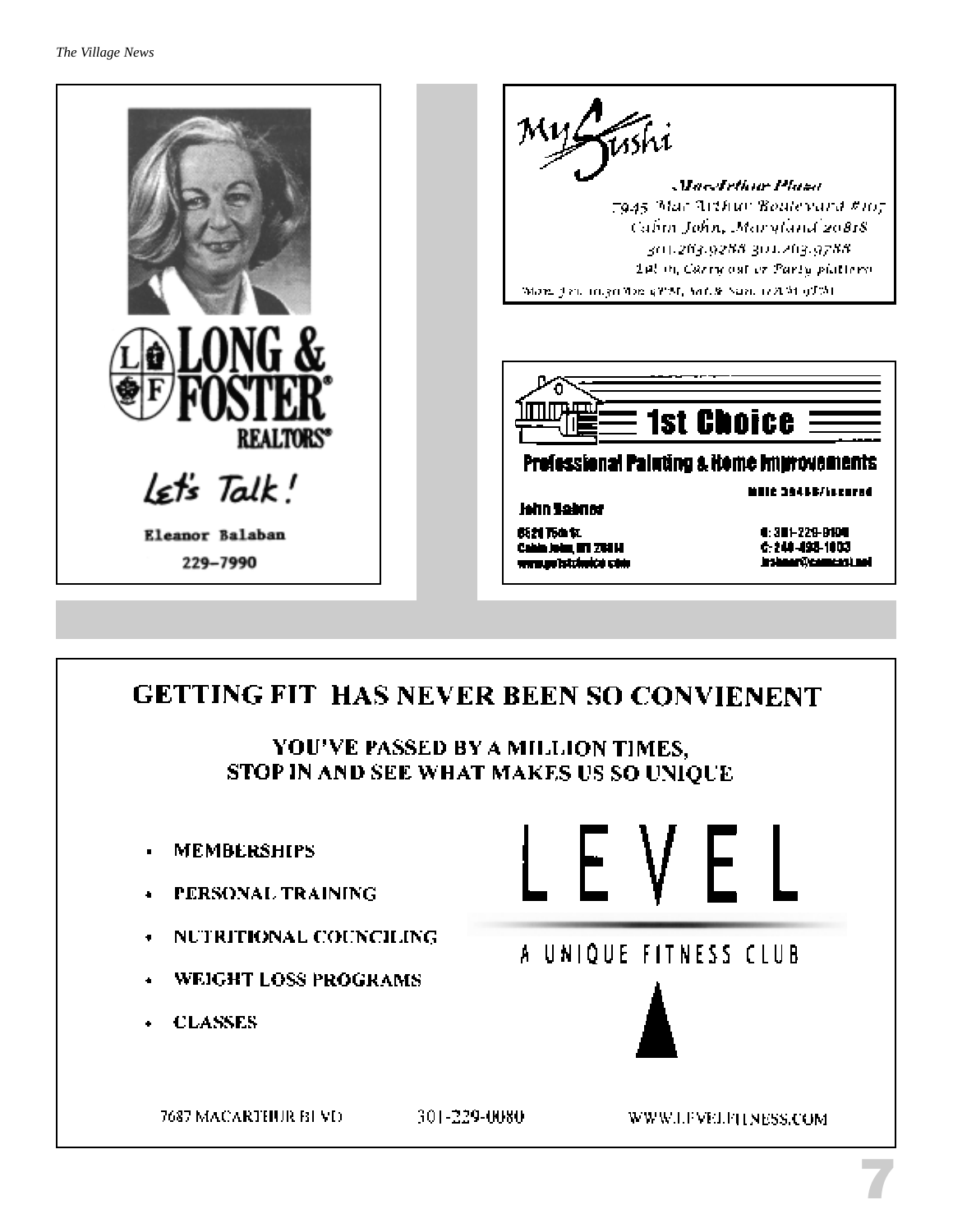

### Looking Back in Cabin John *by Andrew E. Rice*

### Memories of the Cabin John Bridge Hotel

Most Cabin John residents know that where Cabin John Gardens now flourishes there once stood the magnificent Cabin John Bridge Hotel. Famed for its plantings, illumination, and music, as well as its food (Maryland Fried Chicken), the hotel was a popular rendezvous for more than four decades in the latter part of the 19th century and the beginning of the 20th.

Recently I was looking at some old files and came across a newspaper article from the October 6, 1929 edition of the Washington Star newspaper. The hotel had already been closed, but the structure still stood (it burned down mysteriously about two years later), and Virginia Burbank, author of the article, captured some nostalgic memories about the hotel in its heyday.

She began by quoting an ad that had appeared in the Star on July 5, 1876: "CABIN JOHN BRIDGE HOTEL, situated at Cabin John Bridge, about 7 miles from Washington, can be reached by a delightful drive over a splendid road. It is adjacent to the Potomac River, where there is the finest bass fishing. The House is cool and airy, some distance above the level of the river. A fine ballroom is at the disposal of guests, and picnic parties will find fishing tackle for their use at reasonable rates. The bar is stocked with the choicest liquors, at city prices. Boarders may be accommodated by the day, week, or month at reasonable rates."

Burbank continues by telling how the hotel had developed from a refreshment stand for workers constructing the Union Arch into a 40-room



building with a unique design of cupolas, observation towers and upper-floor verandas reached by outside stairways. In the basement, she adds, "there is a maze of underground passages connecting numerous rooms in which varieties of choice liquor were stored in the old days. These passages were so numerous that a stranger could easily become lost here."

Turning from the hotel itself, the article waxes rhapsodic about the surrounding grounds. "From the rear of the hotel, stretching down to the Potomac River and along Cabin John Creek, is the old park, consisting of 15 acres, the natural setting of which is unsurpassed for beauty in this section of the country...The park contains some very valuable evergreens, beautiful lindens, magnolias, symmetrical maples, pin oaks and other native trees. The gravel walks throughout the park are bordered with dense shrubbery, including some rare imported specimens."

"One may easily see that, in the palmy days of the hotel, these gardens were beautifully landscaped and well kept. In the spring the lilacs, deutzia, syringa, Japanese quince, bridal wreath, weigela, forsythia and other shrubs, together with the native wild flowers, made this park a riot of color and fragrance...."

Of particular interest, she notes, were the summer houses dotted through the park, one of them used also as a bandstand. She talked with a John Harper who told her "About 30 or 35 years ago Mr. Bobinger asked me to build some summer houses for him, so I put up those — drew the designs and did the work myself. The natural cedar lasts a long time and the buildings should still be in pretty good condition; but work of this sort is rare now, because of the scarcity of cedar."

If you and I had been living here 100 years ago, we undoubtedly would have seen the early morning horseback riders who stopped at the hotel for breakfast or the parties who came by carriage in the afternoons and evenings for a bass dinner. Cabin John has a lot of history to look back on. -81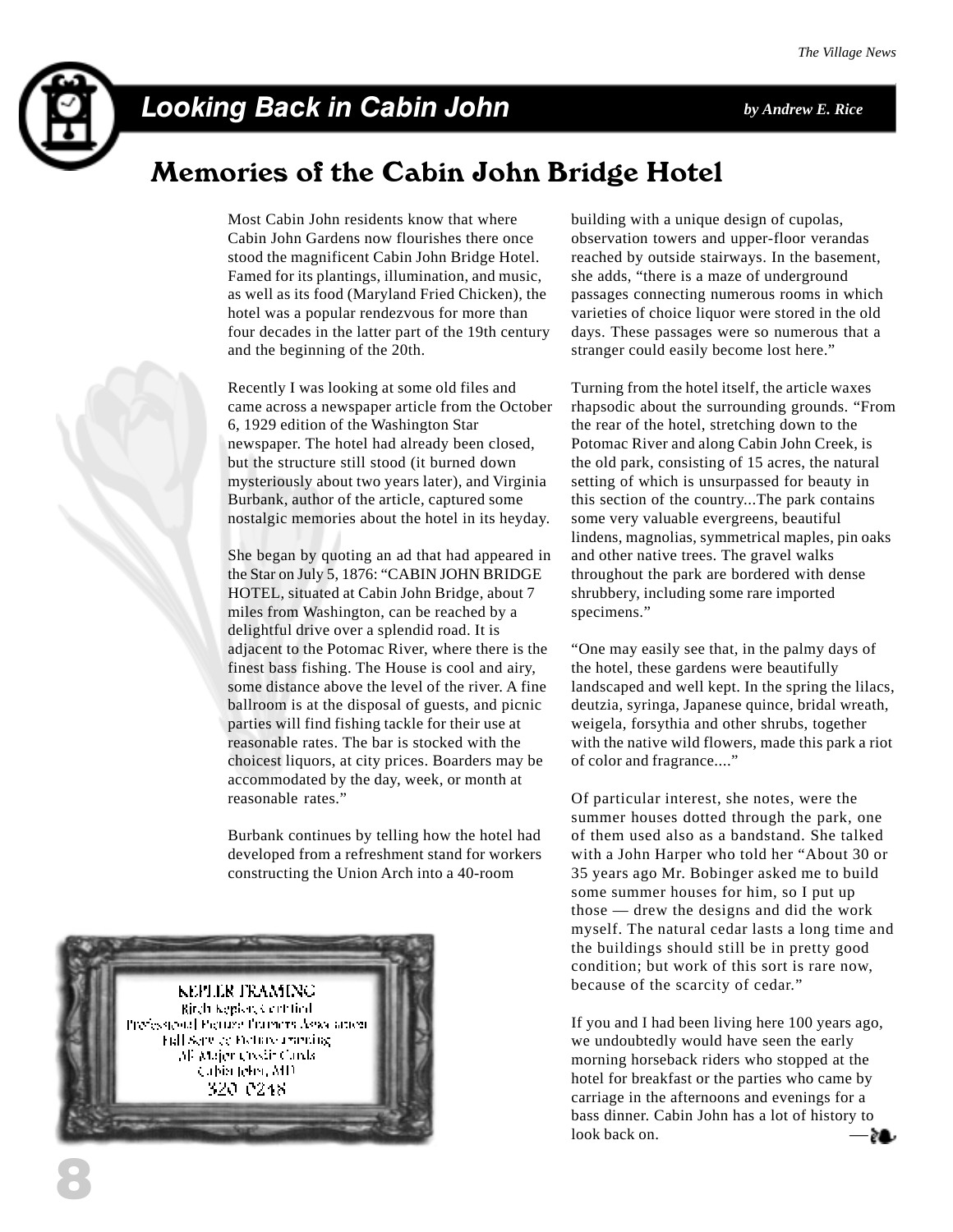#### HOLIDAY PARTY cont. from page 1

kids crafts, Santa's gifts to kids, contacting local merchants to get raffle items, Christmas tree pickup/setup, and cleanup.

There will be two charitable causes making an appearance at the Holiday Party seeking your donations of hotel toiletries and children's toys. Oona Stieglitz is once again organizing an effort to collect unopened hotel toiletries (shampoos, sewing kits, etc) for distribution to homeless women's shelters. Surely the welltraveled Cabin John community has many of these items cluttering their cabintets. Bring some to the holiday party and put them in a decorated box that Oona will leave inside the large hall at the community center. Last year, this effort collected over 40 pounds of stuff!

— We will also continue with the effort that Maria Whiteaker started two years ago of collecting clothing/toys/food to help the Childrens' Law Center (www.childrenslawcenter.org) in DC. The Children's Law Center is a nonprofit organization that provides free legal services to children, their families, and foster and kinship caregivers in the District of Columbia. They are looking for new or gently used winter clothes, toys & games, and non-perishable food items. So please bring something to help that effort. The Childrens' Law Center was very appreciative of Cabin John's help last year and we hope to repeat the success.







WHEN YOU MOUNTAIN TO BIY OR SHE YOUR HOME CALL PATRICIAN EXCELD YOUR EXPICT VIRONS

# PATRICIA AMMERMAN

Devoted to providing maximum personal service for all your Real Estate needs!

YOUR CABIN JOHN REALIER Ň. NFIGHROR

# **301-787-8989**

LICTNSTD IN AID, DC & VA HUINT IN INGUST AND SPANIST WWW.HOMEROM ABASE COMPATIONAMATER MAN

s a gan s MILLER

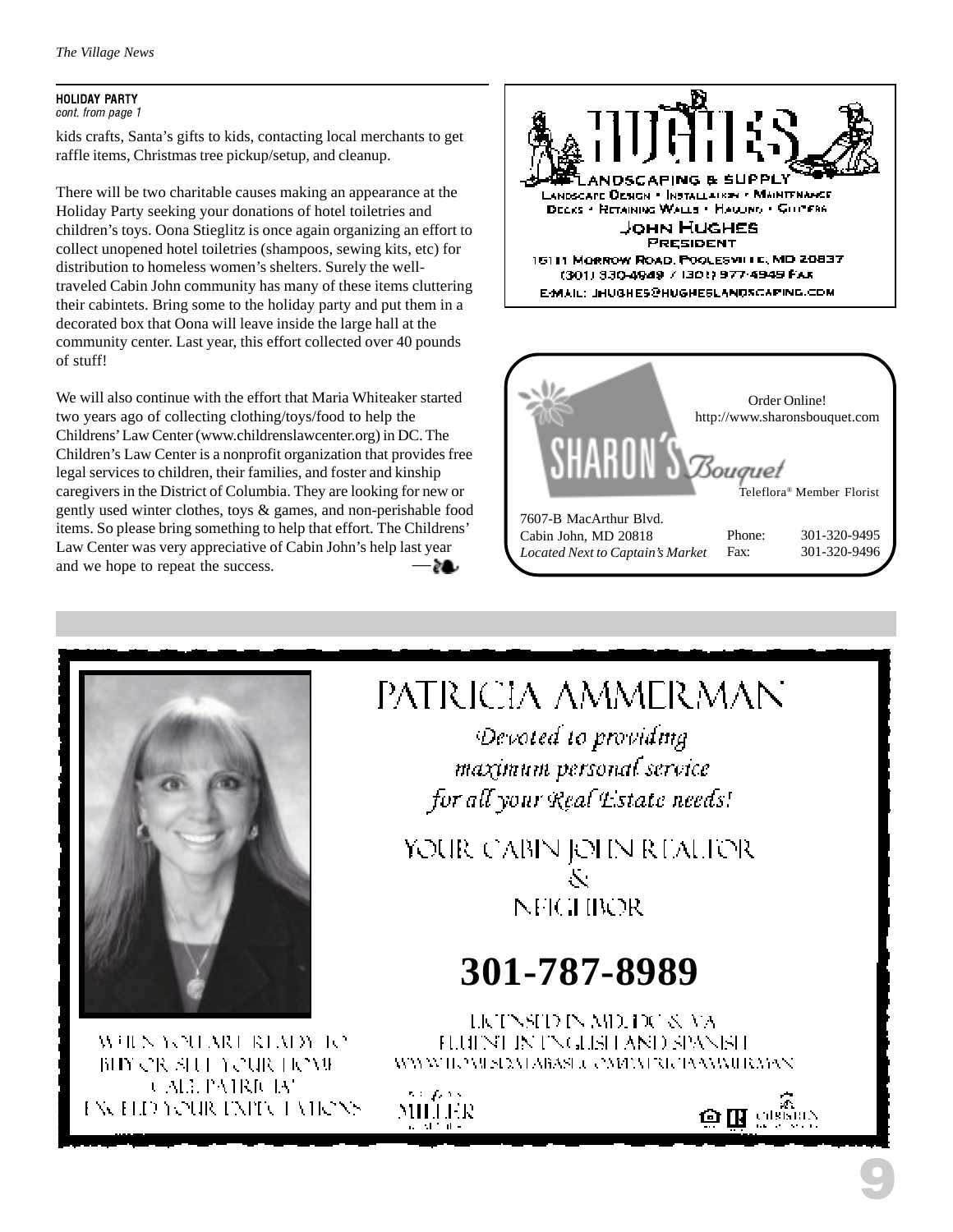#### FIRE DEPT. cont. from page 3

Seavey's son James Seavey, Jr. and Deputy Chief Steve Miller's daughter have both joined the CJVFD team as firefighters.

Cabin John Fire Department operates under a "mutual aid" pact with neighboring counties to assist and respond, but their priority is the citizens of our local communities. Our fire rescue teams now run many services out of Station #10 and Station # 30 including fire suppression, smoke evacuation, emergency medical, advanced life support and water rescue.

Montgomery County firefighters must undergo rigorous formal training in all aspects of fire fighting. All firefighters must also be certified EMTs (Emergency Medical Technicians). Those volunteers choosing to do so, can be certified solely as EMTs and respond in Cabin John Fire Department ambulance and medic units.

Deputy Chief Steve Miller is Montgomery County's designated team leader of the "RRATS": River Rescue and Tactical Services Team. The RRATS are based in Cabin John and are responsible for rescue and recovery operations on the Potomac River and C&O Canal from the DC Line to Seneca. Water

operations teams can utilize airboats, inflatable boats, Jon Boats, and boat support units. Chief Seavey says, "The River is now a year-round recreation area due to outdoor technical clothing and we've entered a new phase in service with water rescues. We can run 4 to 5 rescues a day out of Wide Water at Old Anglers." Chief says, "During winter the river and canal can be frozen. When the water is very low, we need an air boat for rescue operations. The bottom of these air boats have an inch and half polymer coating and you can drive them right over the low water and rocks. Our nationally-known Cabin John team had at least 50 saves in our area of the Potomac River and saved over 225 people caught in Hurricane Isabel's storm surge up in the Baltimore Harbor area and Chesapeake Bay during the Summer of 2004." Chief says, "They have won the coveted Higgins-Langley award twice."

— Proud service by members of the fire department binds today's members to the founders of the CJPVFD in 1930. Chief Seavey says, "The priority of Stations #10 and #30 are the citizens of our community. We may be up on River Road, but we're the *Cabin John* Park Volunteer Fire Department!"

#### CJCA NEWS

cont. from page 5

class includes 5 minutes of warm-up, 40 minutes of strength training, 5 minutes of abdominal work and a 10-minute cool down with stretching. Please bring a mat/towel and light hand weights to class. The teaching level is beginner to intermediate. This

**Contract** 

**The Committee** 

٠ П п п п п ٠ ш П П п П

#### Final Call for Cabin John Citizen Association Dues

 $\sim$  $\sim$ **College** 

If you haven't yet sent in your dues for the 04-05 fiscal year, please do so soon. This will be our last reminder for this year. We have had an outstanding dues-paying effort on the part of Cabin Johners, and we will provide a summary of that in the next *Village News*. The dues are \$15/person or family and can be sent to the Cabin John Citizens Association, P.O. Box 31, Cabin John, MD 20818. Remember that these dues, as well as gifts to CJCA, are not tax deductible.

| E-mail and the contract of the contract of the contract of the contract of the contract of the contract of the |
|----------------------------------------------------------------------------------------------------------------|
|                                                                                                                |

10

. . . . . . .

class is offered: Tuesday and Thursday - 9:15-10:15 am (Class #117711); and Tuesday and Thursday - 7-8 pm (Class #117712). Both of these classes run from December 2 through December 23. \$34.

To register on-line for any of these classes go to the Montgomery County MD Government website then to Culture and Leisure, click on RecWeb Recreation Registration. Follow the directions to set up an account and to register. Please call the Customer Service desk during business hours at (240) 777-6840 if you have any trouble with the online registration process. You can also register by picking up a Recreation Department book at any Montgomery County Rec Center. The registration form is included in the book and you can mail or fax it to the Recreation Department at the address listed.

If you have any questions please contact Juliet Rodman at beyondfit123@aol.com or 301.229.2390, or Judy Brooks at judy@brookes.com or 301.263.0388. Feel free to contact Juliet Rodman if you would like to try out any of these classes before you register. Thanks and we hope to see you at the Clara Barton Community Center. —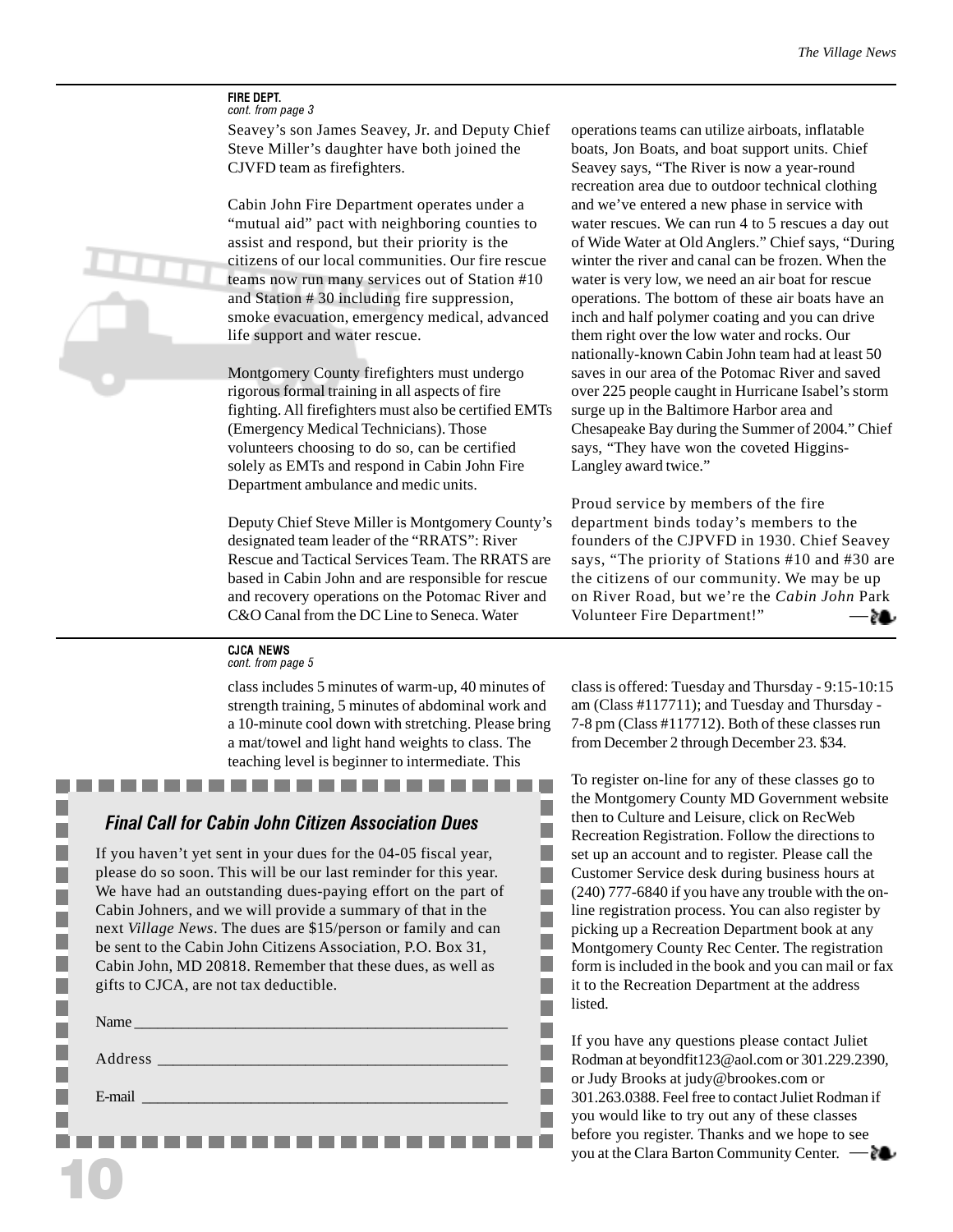**CABIN JOHN DOG WALKS & PET SITTING:** Pet sitting for all your pets and midday walks for your dogs. To keep your pets safe, happy and healthy please call (301) 257-1076.

**CABIN JOHN AMERICAN-CHINESE UNITED METHODIST CHURCH** 7703 MacArthur Boulevard. Mixed cultural and traditional background, American and Chinese united in worshiping and serving God together. Residents of Cabin John and surrounding areas: you are warmly invited to share with us. Come and experience the Blessings!!!! English service 10 am, Chinese service 11:15 am on Sundays. Fellowship groups meet on Fridays at 8 pm for youth, young professionals, families and children. Call church office [Rev. Hii] at 301-229-8233.

**MUSIC LESSONS**—VIOLIN, VIOLA AND PIANO STUDIO. All ages, all levels. Ensemble workshops. Vera Dolezal. 301-229-5685.

**CHILD CARE.** Licensed Family Day Care. 16 yrs. experience, references. Call Siew at 301-320-4280.

**BANISH HOUSEHOLD CLUTTER & SIMPLIFY YOUR LIFE.** Call Melanie Patt-Corner at "A Place for Everything" Household Organizing Service. 301-263-9482. Member National Association of Professional Organizers.

**GET THE STRESS OUT!! MASSAGE THERAPY.** Receive a soothing Swedish/Deep Tissue Massage in your own home. Only \$75/hr. Gift Certificates available. Call Dominique @ 301-263-2783; 301-728-5367 (cell) or Racerdom@AOL.com

# What does the kingdom of heaven look like?

GOD wants all people to come together as one inservice, in purpose, in fellowship and in worship of their creator. Concord - St. Andrew's United Methodist Church is one of the most diverse congregations in the area. People from all over the world worship. here - from Japan, Korea, Ghana, Sierra Leone. Czech Republic, Sri Lanka, China, India, South] America, and all over the U.S. Come worship with us,  $\langle$ and you might glimpse a growing corner of heaven.

### "Jesus loves the little children, All the children of the world..."

Concord - St. Andrew's United Methodist Church 5910 Goldsboro Road Bethesda, Maryland 301-229-3383 Worship 10:00 Sunday Sch. 10:15



**Serving Cabin John families since 1939** 

Dr. Ed Curtis, Th.D., Pastor

**Bringing God's<br>Truth to Life** 

| Sunday School 9:30 am              |  |
|------------------------------------|--|
| Sunday Services11:00 am            |  |
| Wednesday Activities 7:00 pm       |  |
| Mid-Week Bible Study Vassar Circle |  |

11